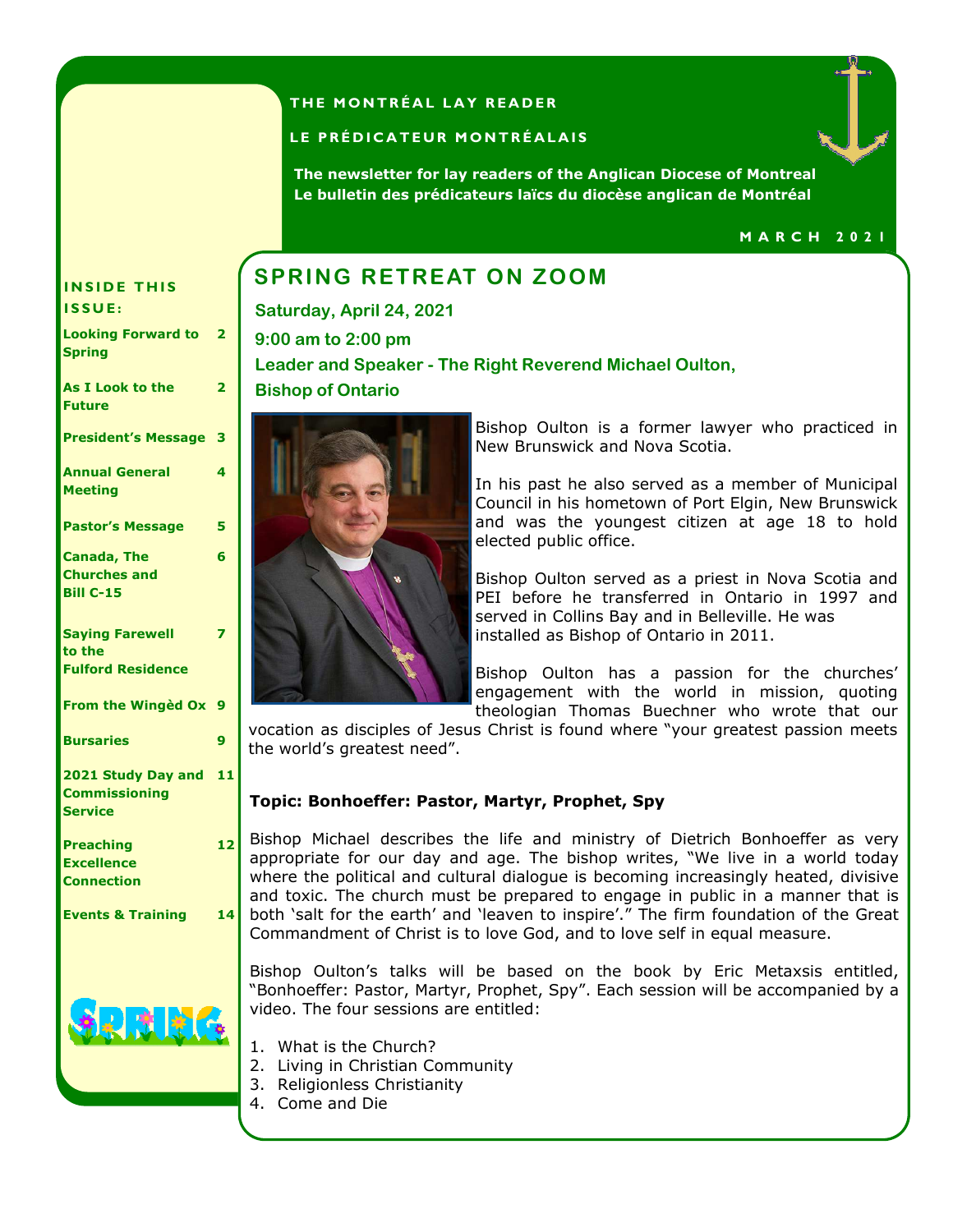# **LOOKING FORWARD TO SPRING**

*Kathleen O'Meara's poem, 'And People Stayed Home,' written in 1869 following the Irish famine, but very suitable for this time of Pandemic.* 

And the people stayed home. And read books, and listened, and rested, and exercised, and made art, and played games, and learned new ways of being, and were still. And listened more deeply. Some meditated, some prayed, some danced. Some met their shadows. And the people began to think differently.

And the people healed. And, in the absence of people living in ignorant, dangerous, mindless, and heartless ways, the earth began to heal.

And when the danger passed, and the people joined together again, they grieved their losses, and made new choices, and dreamed new images, and created new ways to live and heal the earth fully, just as they were healed.



# **As I Look to the Future**

This past year has been a difficult time for some of us; with major life disruptions, loss of loved ones, loss of jobs, loss of communion with our church families and even loss of hugs by family and friends.

Fortunately, I am generally an optimist, and I think that attitude has served me well during the past year. As we look forward to Easter, I am more optimistic than ever about our survival throughout this pandemic. Despite all the restrictions we have had to endure, I am beginning to see some light at the end of the tunnel as we begin to get the Vaccines against Covid 19. Some tunnels just happen to be longer than others so don't throw in the towel yet. Some churches are beginning to have small "in-person" gatherings.

Last summer, I was fortunate to be able to play golf as it was the one sport in which one could play while socially distancing from others. I am looking forward to golfing again soon, as I view it as the adult version of an Easter Egg Hunt. It is said that Easter is the only time of year when it is safe to put all your eggs in one basket.

The scriptures tell us that Easter is meant to be a symbol of Hope, Renewal, and New Life. So, let us focus on the future as we celebrate Easter.

# *Yvonne Wakeland*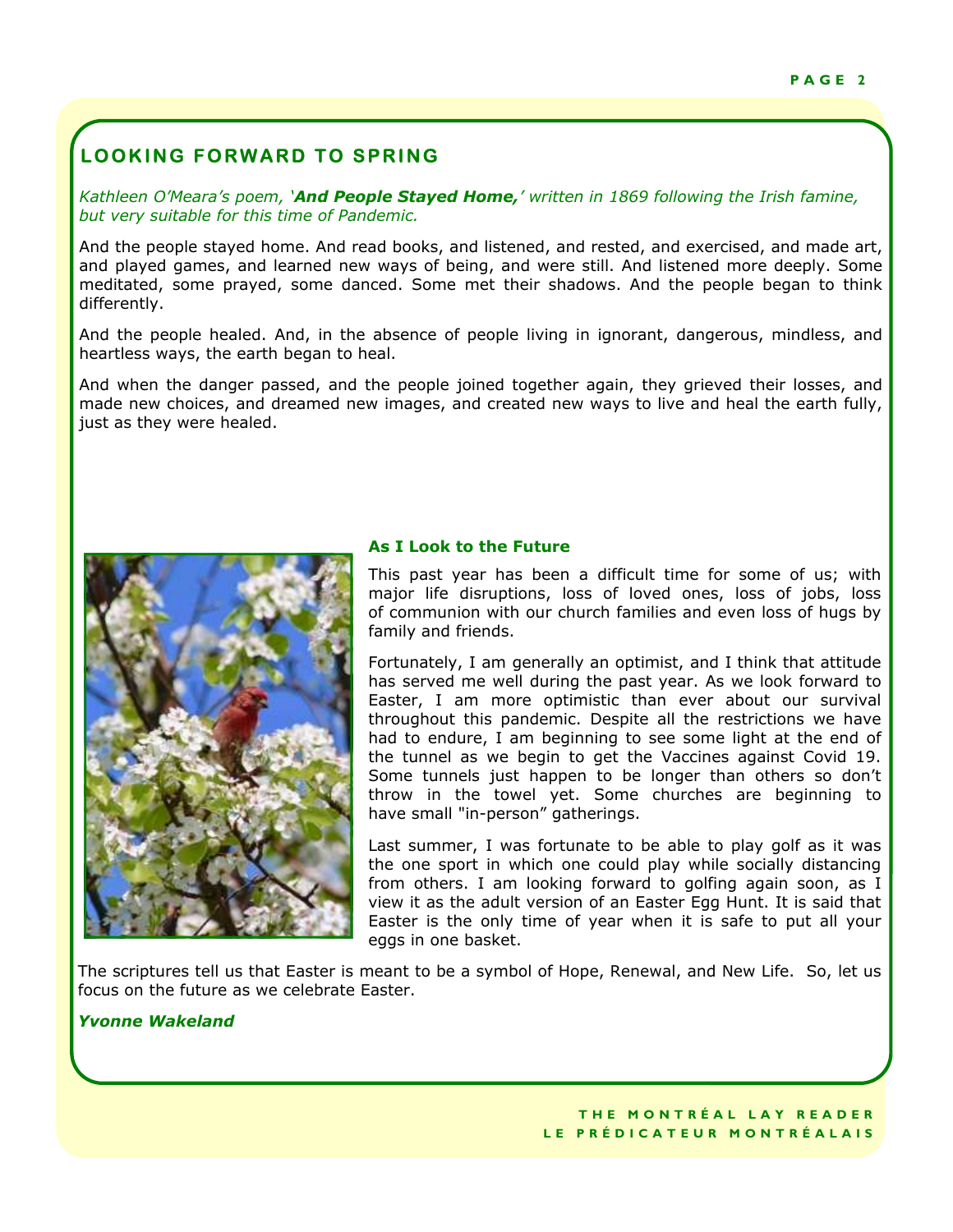# **A MESSAGE FROM OUR PRESIDENT**

### **ANNE CLAUDE GEOFFRION**

## **Poppa's Song from Pippa's Passes**

The year's at the spring, And day's at the morn; Morning's at seven; The hill-side's dew-pearled; The lark's on the wing; The snail's on the thorn; God's in his Heaven-All's right with the world!

*- Robert Browning* 

Yes, to a new life, a beautiful risk



This is one of my favourite poems and one of the few I know by heart. I love early Spring mornings where I can see the birds "on the wing" and feel my heart soar with Love and Trust in God for the beautiful world he has given us.

By the time you read this, we will have crossed over into Spring, and Easter will be just around the corner. Spring is a time of hope, growth and renewal, of crocuses and daffodils, of newborn animals and birds. For Christians all over the world it is a joyful celebration of the Resurrection of our Lord and Saviour.

For many of us, 2020 may have felt like a whole year of Lent since we had to sacrifice so many of our normal activities, not only for our own safety, and for the security of those we love, but also for the good of the community and country at large. Our lives have been turned upside down and we have a new vocabulary incorporating words like social distancing, self-isolation, masks and quarantine.

This is the second Easter we are celebrating during a pandemic that shipwrecked lives, but with a better understanding of the virus and the arrival of several vaccines, we seem to be on the road to recovery, slowly and cautiously.

There are several parallels between Spring and Easter. Both imply physical and spiritual renewal and reawakening. Both signify a promise for the future, a promise of crops in Fall, and the Eternal Life promised by Jesus and confirmed by His death and Resurrection.

Easter also delivers a message of hope. We have hope for a new life, a hope that our lives matter. It means we have hope in the midst of our doubts and uncertainties, despite the risks of life, and when nothing makes sense and the odds are against us.

Easter also represents a call. The resurrection is a calling on our lives. And this call awaits our response. We are being called to believe in life because life is precious beyond belief.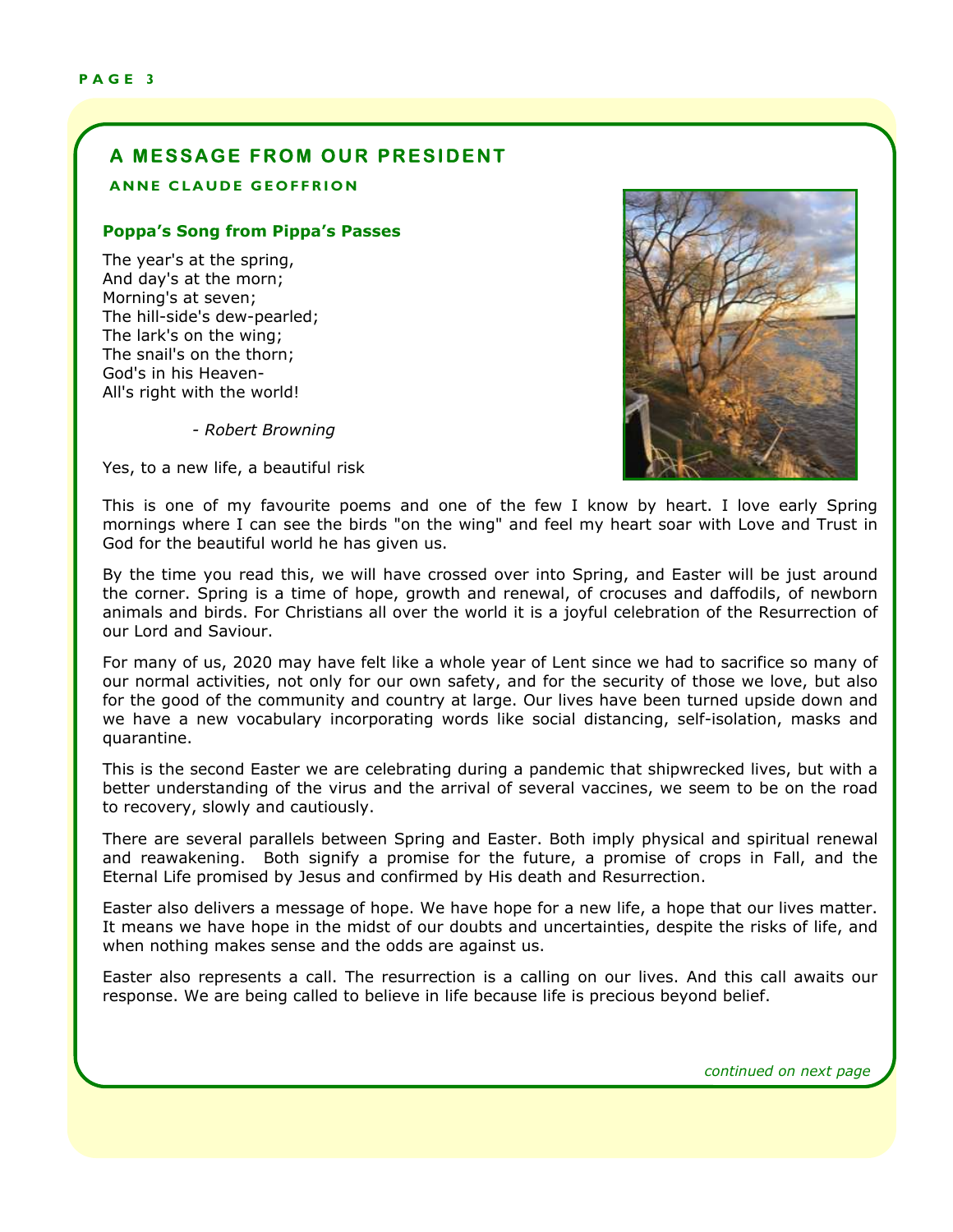### *continued from previous page*

We are being called to appreciate the opportunities of every moment given us and to neither waste nor take for granted a single one. We are being called to live more fully alive and take the risk that there is always more life awaiting us even when it seems impossible.

The resurrection is wooing and calling us into life, more life, a new life. It is God's yes to us and it asks us to answer, to act, to respond and take the "beautiful risk" of saying, "YES".

These are my hopes and prayers for you. Yes to life. Yes to more life. Yes to a new life.

God's in his Heaven All's right with the world

*Anne Claude* 





# **LAY READERS' ANNUAL GENERAL MEETING**

**SATURDAY, MAY 22, 2021 10:00 AM** *UNTIL* **12:00 PM** 

**ZOOM**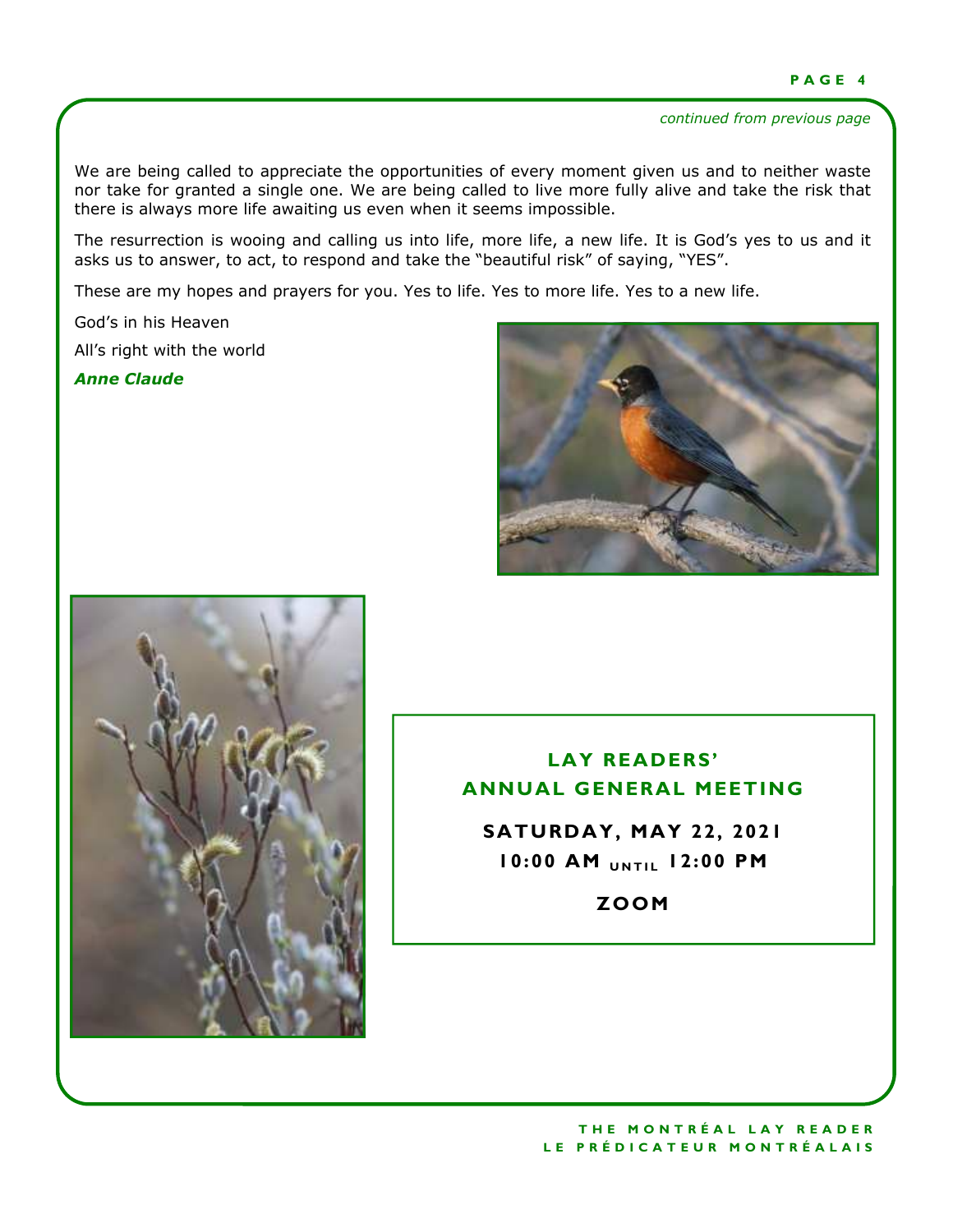# **PASTOR'S MESSAGE**

### **LORNE EASTON**

#### to the soul and health to the body? **Passing Time During the Pandemic – It's A Puzzle**

During this pandemic and its associated restrictions, when I wasn't working on sermons, or preparing for online services or other church related work, of which there is much actually, I have found myself turning to the television to "relax."

The trouble is, I am somewhat of a binge watcher. So once I start, I find it hard to stop, especially if I'm watching a series of some kind. I kid myself by thinking that I can watch an episode or two, which are usually about 45 minutes or so in length, and then turn off the set at a decent hour. Great in theory, terrible in practise.

*"….mission is to lead people in a growing relationship with Christ, by creating*  Once I start, I don't want to stop. I find myself itching to know what will happen in the next episode. Before I know it, I've watched hours of television and the birds are beginning to sing in the predawn light. These television series are worse than chips!

So, to break the habit of relaxing in front of the "idiot box" and  $\begin{bmatrix} 1 & 1 & 1 \\ 1 & 1 & 1 \\ 1 & 1 & 1 \end{bmatrix}$ mindlessly squandering away precious hours of sleep, I have **the complete with an 8-piece music band, his control** begun working on jigsaw puzzles. Not that I'm a big fan of jigsaw puzzles mind you, but I've come to find that working on puzzles series that I learned the answer to the answer to the answer to the riddle posed above. has been a blessing.

Now I have taken to this new "relaxing" activity slowly. The first puzzle I did was a 200-piece puzzle that my wife and I bought for the present the present of the preour grandchildren. It's rated for 8+, my kind of challenge! It only took me a couple of hours to put it together.



But here's where the blessing comes in. Spreading a puzzle out on the table makes this activity a potentially public event, unlike the solitary activity of watching TV. Other family members often want potentially paging grows, and the general y definity of matering received randity members stem hand-<br>to help or at least offer their 2 cents, and so by default we find ourselves communicating together come profit at react one. Then I center, and so by dendate the mid carbented communicating together.<br>more, and enjoying it. It so much more pleasant than being yelled at to turn down the TV or being reprimanded for watching inappropriately rated programs.

There is also a certain satisfaction in putting the puzzle together. Your mind is working, you pay mere to also a certain eateraction in parting the partie regerient from mind to norming, you pay together. Then there are the small joys of satisfaction you experience when you succeed in fitting those seemingly odd pieces together. It's not at all like the feeling of vague unrest and dissatisfaction I can get when I realize that I'm only on episode 8 of 16 and I can now hear the birds  $N<sub>1</sub>$  to identify and name those attitudes, habitatives, habits and practices at the practices at the practices and practices at the practices at the practices at the practices at  $N<sub>2</sub>$  and practices at  $N<sub>2</sub>$ chirping through my open window.

Finally, once the puzzle is completed, it is finished. I and whoever else in the house can admire the Finished product with a sense of accomplishment and satisfaction, and then put it away. Not so with results are product with a sense of accomplishment and satisfaction, and then put it away. Not so with mished product men't behove or decompnomient and batterdetion, and ener pack and, nece to ment I've just wasted and how groggy I'll probably feel the next day.

This pandemic has so many of us spending our time very differently than we would have ever the particular ride of them, or do operating our three rest, and one is many not model have over. magmear out of might as well to dok careentes, even being ander restriction are no openally call<br>time wisely? Not a puzzling question after all. ing question area and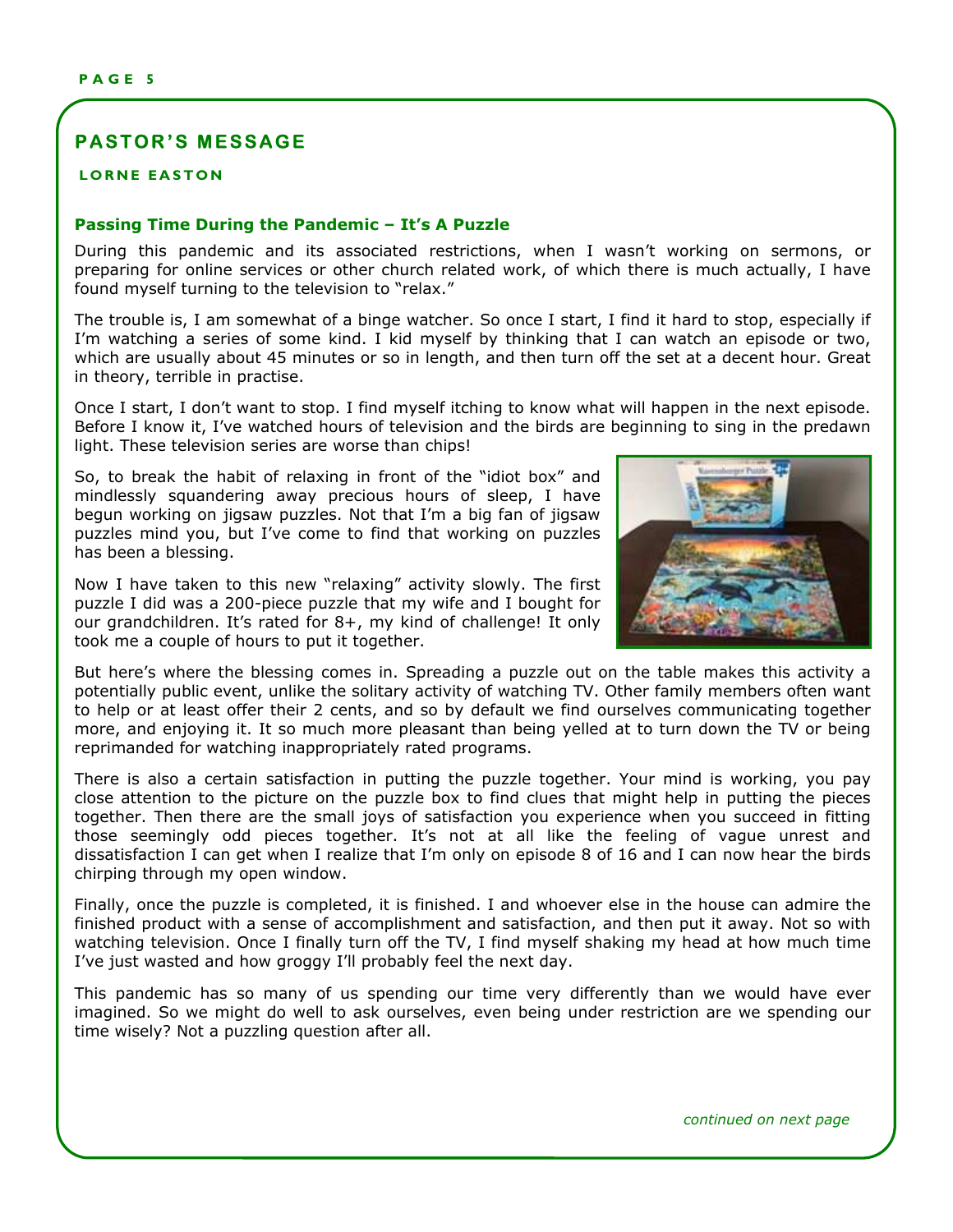### *continued from previous page*

"So watch your step. Use your head. Make the most of every chance you get. These are desperate times!" (Eph. 5:15-16, The Message)

PS: By the way, my daughter and I are now working on 2,000-piece puzzles.

Yours in Christ,

*Lorne+* 



# **MY REPORT ON THE CONFERENCE CANADA, THE CHURCHES AND BILL C-15**

*Thursday, February 18, 2021 from 7-8:30 P.M. via Zoom* 

The Panelists were: Archbishop Mark MacDonald, the National Indigenous Archbishop, Professor Sheryl Lightfoot, Chief Wilton Littlechild, and Ellen Gabriel.

Chief Wilton Littlechild told his story, being removed forcibly from his family, to be sent to a residential school. He was given a haircut to remove any vestige of Indigenous association, had his clothing changed. He spoke only Cree, and did not know one word of English or French. He suffered physical and mental abuse that one should not mete out on any human being. Worse, this abuse was meted out by religious brothers, who when caught, would merely be shuffled to another school.

The backdrop to this conference was the United Nations Declaration of the Rights of Indigenous People, a Declaration that Canada opposes. An Indigenous elder, Ellen Gabriel, argued that indigenous people need to be heard, that for too long the indigenous people have been watching from the outside, looking at what is being done to their indigenous land by settlers who came here long after the First Nations were here.

While we might think that we have done all we can to seek reconciliation with First Nations, we must realize that it took 13,000 lawsuits to push the federal Government to assemble the Truth and Reconciliation Commission. The task is incomplete in the words of the panelists at the conference: Truth, has been addressed, Apologies have been made, however, Opportunity to Forgive has yet to be realized. Healing, and a sense of justice, are items that form the heart of indigenous spirituality.

Ellen Gabriel expressed a moral urgency for the Church to stand up more for the First Nations who still have no safe running water across many reservations in Canada. She said that she was fed up with the lack of truth in the words of the Canadian leaders. The First Nations were the "founding fathers" of this nation called Canada. Ms. Gabriel alleged that it was time for women to sit in council with men in decision making that affects the First Nations.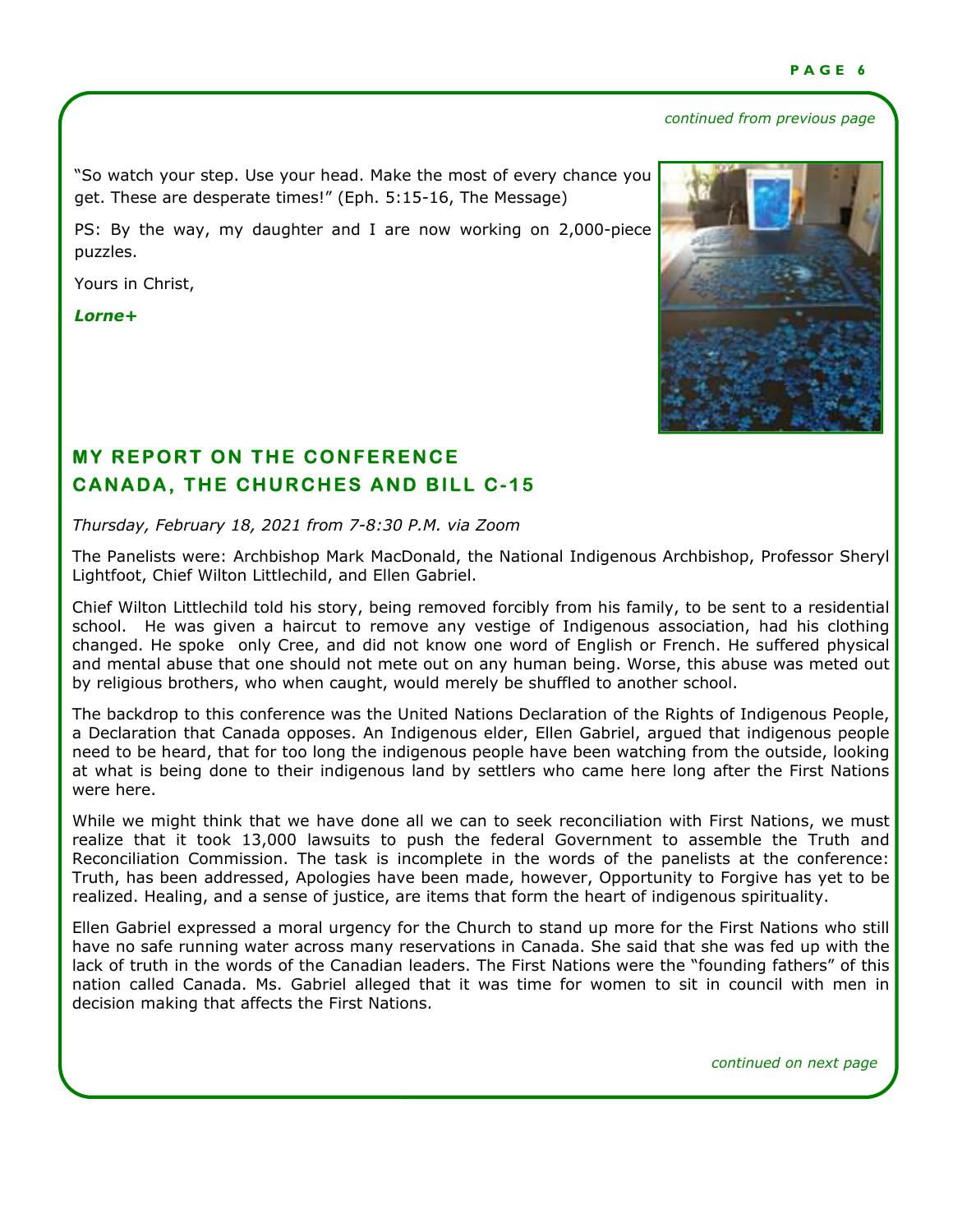#### *continued from previous page*

Bill C-15 was introduced by Parliament in 2017 and amended by Senate. It was stalled because of the election. The United Nations Universal Declaration was accepted by the General Assembly in 1948, and it is this Declaration that Canada has finally underwritten. The panellists view Bill C-15 as a compromise with no new rights for Indigenous People articulated. They see this Bill as a possible steppingstone for First Nations to negotiate individual/collective rights and push Canada to enact legislation that will meet the standards of the United Nations Declaration on the Rights of Indigenous Peoples in Canada. The work of reconciliation is not over, and the Church must answer the call for justice for our First Nations.

# **SAYING FAREWELL TO THE FULFORD RESIDENCE**

Many of you have heard the news of the closing of the Fulford Residence. This has been a difficult time for all who have worked at Fulford. I have been on the Board of Directors for many years, and have always enjoyed providing activities and special occasions for the ladies living there. It has always been a happy place with loving care for the residents.

Fulford is an historic home, originally a country residence for an early Montreal Family. It was called Erin Cottage and was surrounded by large gardens! Imagine…on Guy Street between Ste. Catherine and Dorchester, before that part of the city was fully developed with commercial establishments.

It is a Victorian building with high ceilings and stained glass, an old wooden staircase, furniture and paintings contributed by wealthy Westmount families. It was home to many well-known Montreal ladies including the first woman to graduate in law from McGill university, a head nurse at the Royal Victoria Hospital in the 1930s, the mother of Prime Minister Brian Mulroney, women with fascinating stories of lives well-lived and well-travelled. Delightful individuals even as memories faded and bodies succumbed to age.



The Board of Directors has recognized for some time that we were facing a rising deficit and fundraising has been a challenge. Our Quebec government urges seniors to remain in their homes, so women were arriving in their late 90s when they needed care.

This old house could not offer a bathroom with every bedroom, something today's families expect. This was never a hardship for ladies like my mother-in-law who had a bathroom right outside her door. She felt as though she was back at boarding school.

The broad verandas on two levels were inviting for ladies to sit with visitors, to watch the birds alight in the huge trees surrounding the house. Colourful flower gardens enhanced the view and provided bouquets for the dining room tables. Breakfasts on the balcony were a favourite activity in the summer months.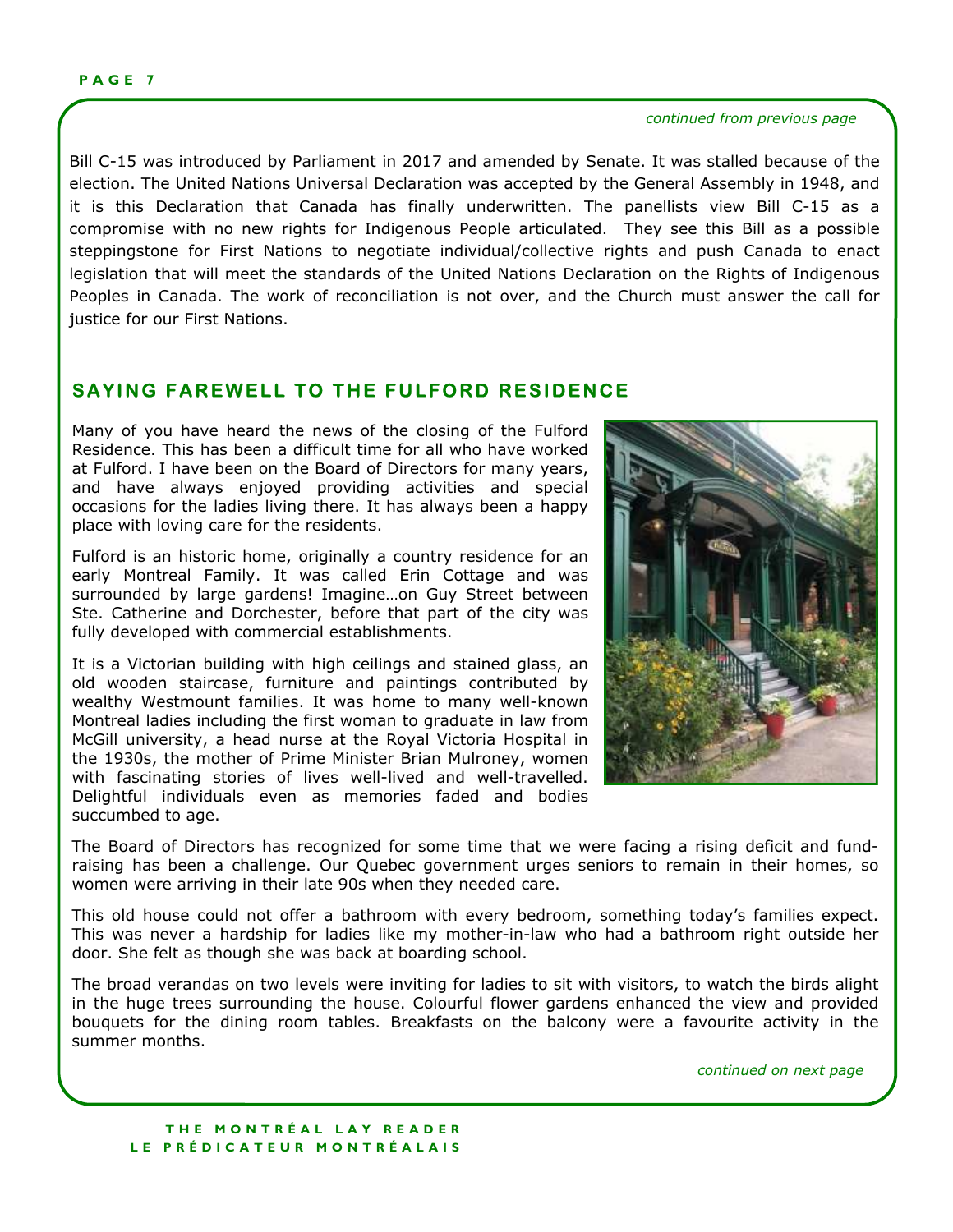#### **P A G E 8**

#### *continued from previous page*

With the sudden arrival of Covid19, a third of the residents were taken, and many staff members were also sick, so this was a costly time on every level. Funds remaining would be needed to care for ladies and staff members as we ceased operations as a residence. Our staff and management team were exhausted, and needed to step away to rest.



We are sorry that some were taken by surprise by our necessary decision to cease operations as a residence. At the same time we have been heartened by the love expressed and appreciation of care received for so many years.

We allocated six months in order to close with utmost care, with full support for the reallocation of each lady, and assistance to staff who are seeking new positions. Every single individual is important to us and will continue to be given all support as needed.

At this time we need to move forward with this plan, and will be grateful for support in doing

this. We have asked our families to understand that this decision was made with much sadness and sense of loss, and after careful consideration of the short and long-term realities facing Fulford Residence. We directors have been proud and privileged to serve in this historic home for so many years.

Planning wisely with the funds remaining to us in the coming months, we are taking steps to ensure that our ladies and staff members can be well-served during this transition. . We will be working with integrity, openness and diligence to provide safety and comfort for our Fulford family.. Working together will enable us to celebrate the success of Fulford Residence, and the courage to accept the changes that must be faced by all who have loved this place. Finally, my hope is that the building will find a new purpose, one that will serve people with love, and one that will continue to invite the public to visit this historic house, to absorb the gentle ambience of times past.

## *Sue Winn*

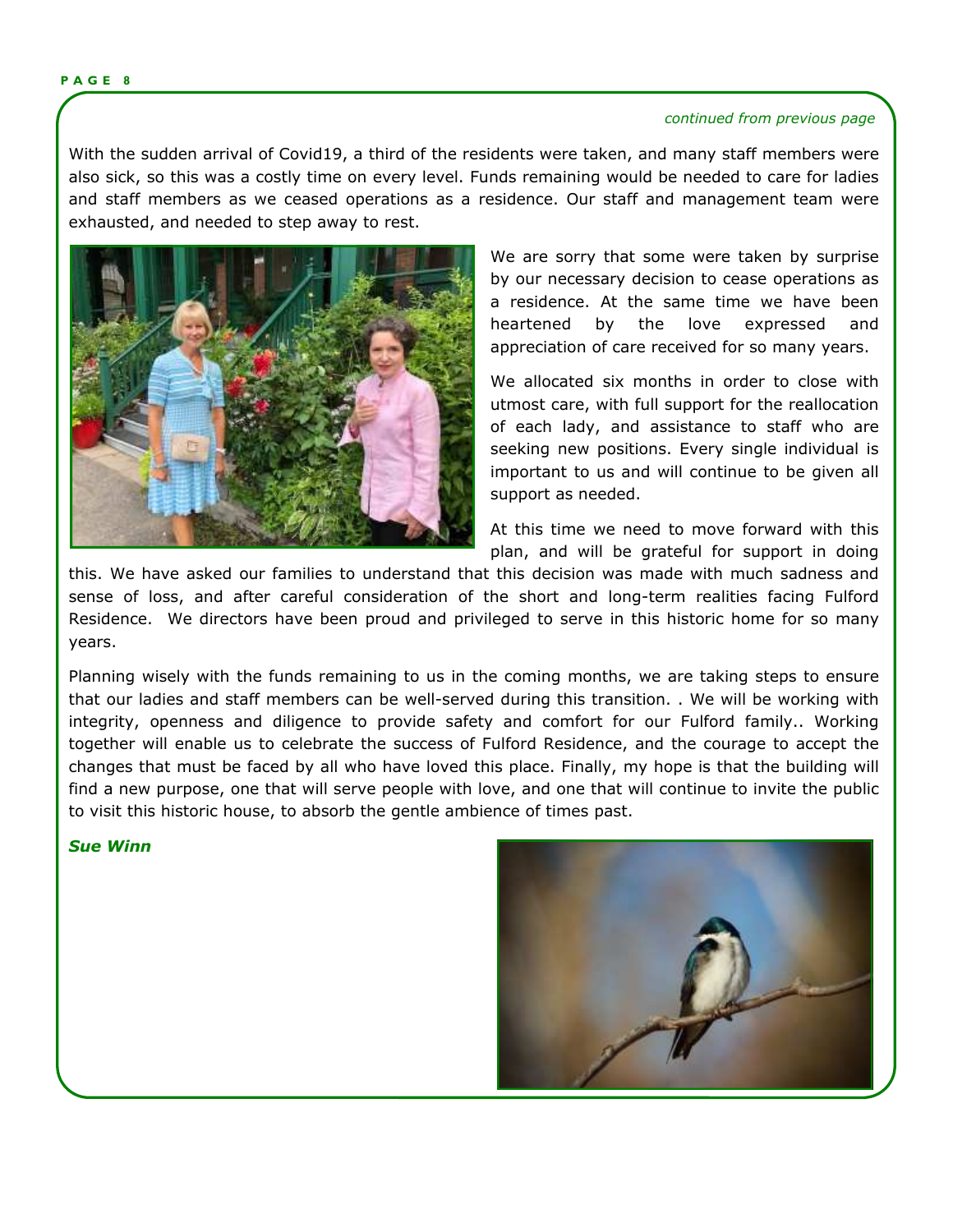# **FROM THE WINGÈD OX**

With permission from The Rev. Doctor Hilary Bogart-Winkler Director of Pastoral Studies Montreal Diocesan Theological College

When I was 10, my family went to visit my maternal grandparents one weekend. This in itself was relatively unremarkable—they lived 100 miles away and we'd visit every couple of months or so. We'd spent the weekend at "the Barn," this magical house in rural Kentucky they'd had built the year I was born. It looked like a barn, had no actual rooms in it (aside from the bathrooms and a laundry room), and a wonderful two-sided fireplace that rose up the middle of the house. There were only gravel roads in the neighborhood, on which we'd go for walks with my grandmother to collect fossils and pick blackberries on hot and humid Kentucky summer days. This was an October weekend, with all of the glory that fall brings. We got back home after a wonderful weekend visiting them to find a message on the answering machine. My beloved grandmother had died from a heart attack in the 1.5 hours it took us to drive from their house to ours.

In that moment of grief and devastation I remember thinking that we needed to call our priest, Fr. Sonny, and that we needed to have Communion. I honestly don't remember making any logical connection in that thought process. However, we were very active members of our local Episcopal Church and in a moment when nothing made sense any more, my 10 year old self knew that ritual would provide us with grounding. I know the priest came, but have no recollection of our family Eucharist itself. Just that moment of terrible, aching grief and need for that gathering around the table.

I've thought of that moment many times over the past year. Like so many others, the last  $12+$ months have been ones of fear, frustration, anger, exhaustion, hope, creativity, isolation, longing, and a host of other emotions. And in the midst of all of this, what I long for is the ability to gather with you all and break bread together—in the Eucharist and afterwards—to find some grounding with one another when everything around us seems to be falling apart. This has not been possible though. I've not been to any sort of in-person worship service since March 8, 2020, and I have no idea when I'll be able to go to one again. I know I am not alone in this. Online worship services have shown the incredible creativity, resilience, and care of our church leaders, lay and ordained, and I give thanks to God for the many ways I have been able to worship in these strange times. Still, the longing remains.

Yet in the midst of that longing, I have found myself being grounded in the Word in ways I never had been before. It's not always been willingly or happily—often it's a begrudging acceptance that yet again I will say Morning Prayer instead of receiving the Eucharist. Despite all of this, though, God has shown up in the Word and given me a new-found appreciation for the ways the Anglican liturgy draws on that Word and immerses us in it day after day, week after week, month after month. I've come to love more deeply the worship that formed the core of the Anglican tradition for centuries. And our weekly Gospel Based Discipleship tutorial groups have fed my soul week in and week out, in this time when there's no community breakfast to feed my body. This year has brought all new meaning to Jesus' response when he was tempted with bread, "One does not live by bread alone, but by every word that comes from the mouth of God." In the absence of that Eucharistic bread, the Word has been even more needed and nourishing.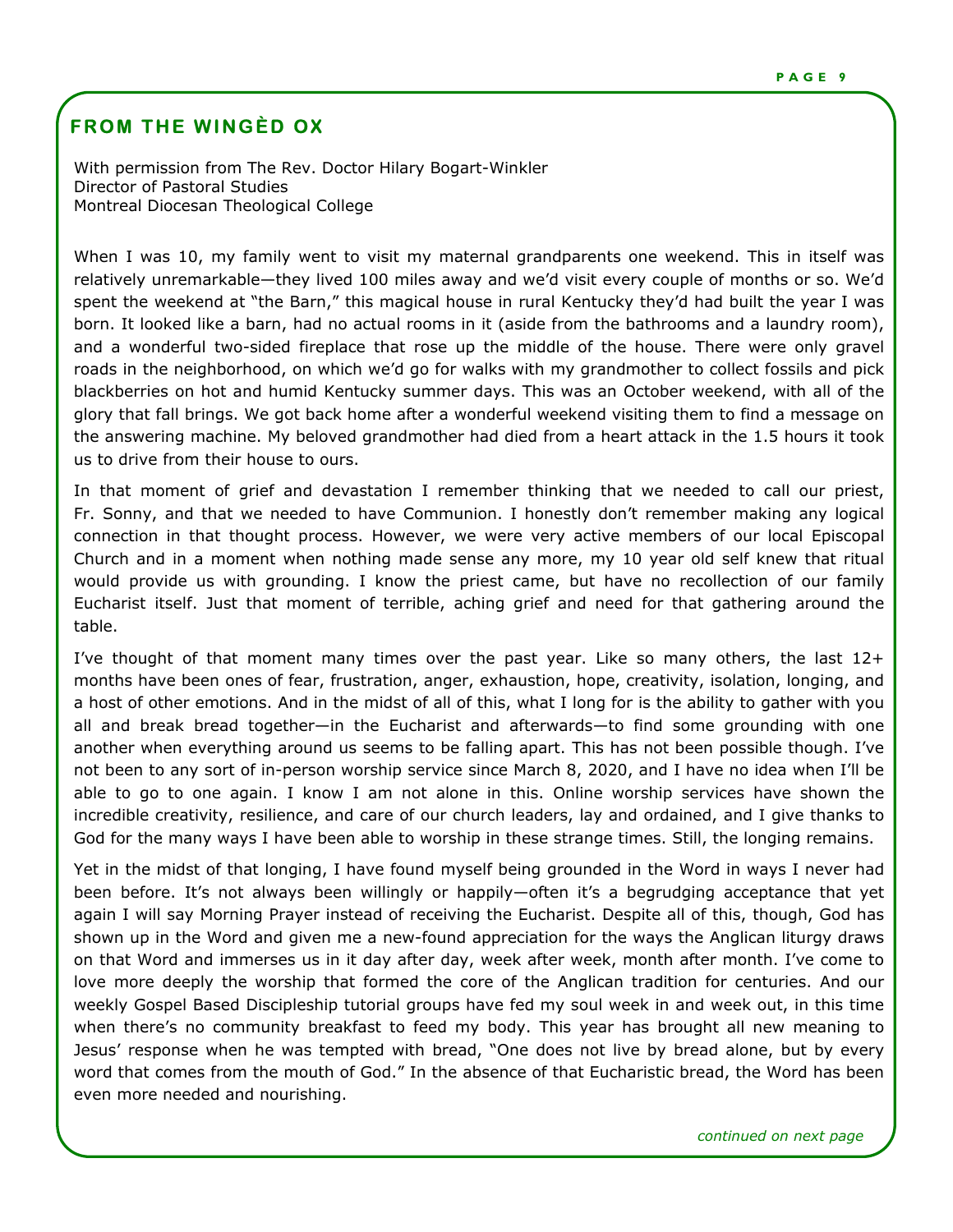#### **P A G E 1 0**

#### *continued from previous page*

 I deeply hope that this Eucharistic fast will soon be over, though I've learned to constantly re-define "soon!" I long for the day when I'm once again chasing one of my kids up the aisle trying to get them to play just a little bit more quietly in the midst of the sermon. I can't wait to wake up extra early on a Friday to make sure I get to the college in time for Eucharist and breakfast. And I hope that, even when we are able to gather again, that I don't forget the nourishment provided for us in the Scriptures, and the ways God shows up even (especially) when the world is turned upside down.

Faithfully yours, *Hilary* 



# **THE LAY READERS' ASSOCIATION**

# **OFFERS BURSARIES**

Thanks to the donation received through the Bishop's Action Appeal 2019, the value of the bursaries offered by the Lay Reader's Association has been increased.

Every active Lay Reader who participates in courses of religious studies is entitled to a bursary of up to \$200.00 per year to assist with the cost of their studies.

These studies may be with EFM (Education for Ministry) or with other recognised institutions. Please send a request to our treasurer, Ann Cumyn at **[acumyn@sympatico.ca](mailto:acumyn@sympatico.ca)**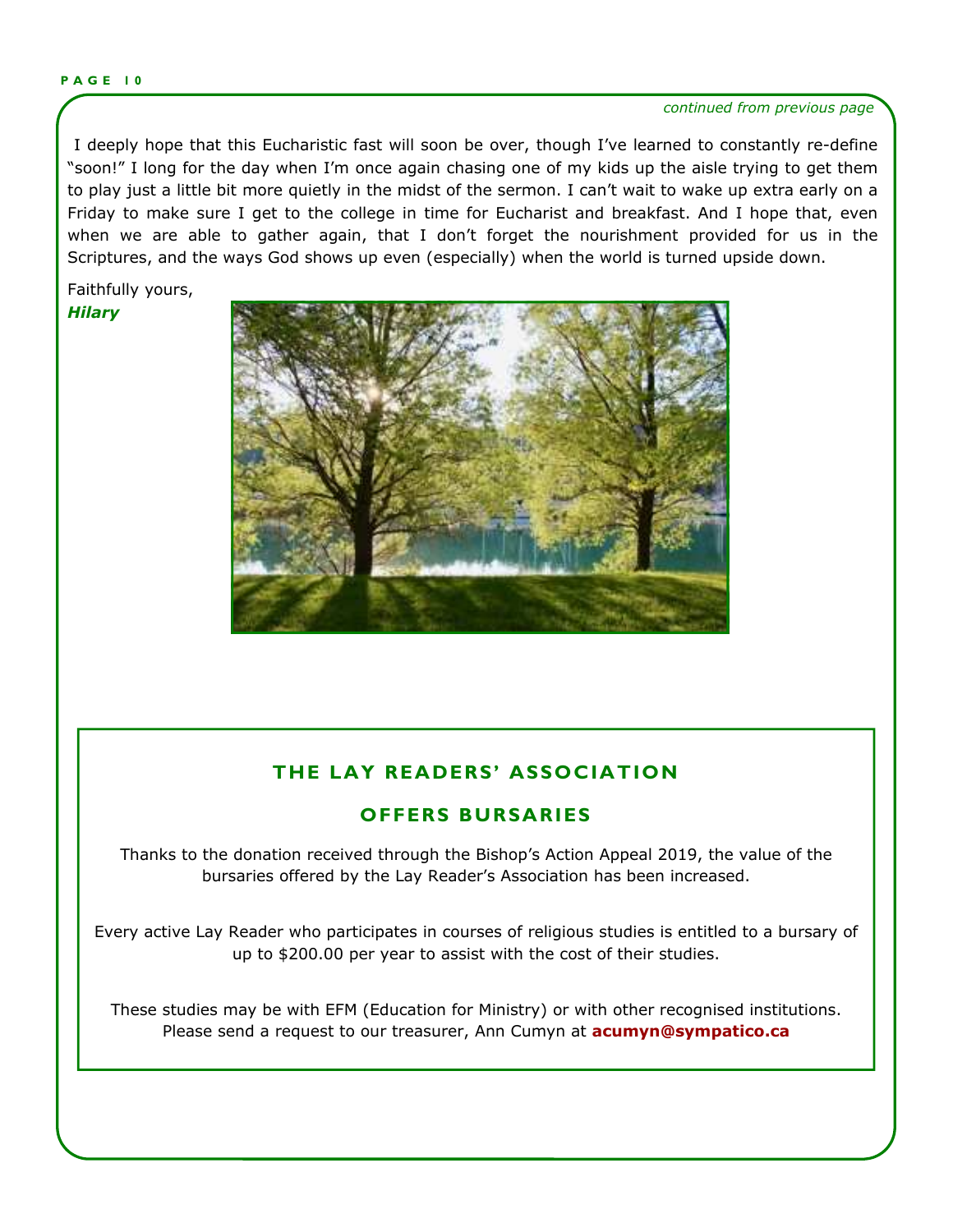

# **2021 LAY READER STUDY DAY AND COMMISSIONING SERVICE**

# **SATURDAY, NOVEMBER 13, 2021**

# **Z OOM**

### **Speaker: Archdeacon Tim Smart**



The Venerable Tim Smart is the Archdeacon of Bedford and the Richelieu Regional Ministry of Brome/Sutton. But we first knew Tim as the Pastor of Lay Readers! He is an old friend who has known us and supported our ministry for many years.

Tim has worked in prison ministry, and in ecumenical endeavors. He will be our speaker on Study Day on November 13th, 2021. Tim was pleased to be invited to spend time with us again, this time on ZOOM. As we travel through our second year of this Covid19 pandemic, Tim will address the topic of grief and loss. He will encourage us to move towards healing and wholeness, learning to be thankful for lessons learned, and for our God who holds us firmly in His hands.

# **Commissioning Service - Bishop Mary Irwin-Gibson**



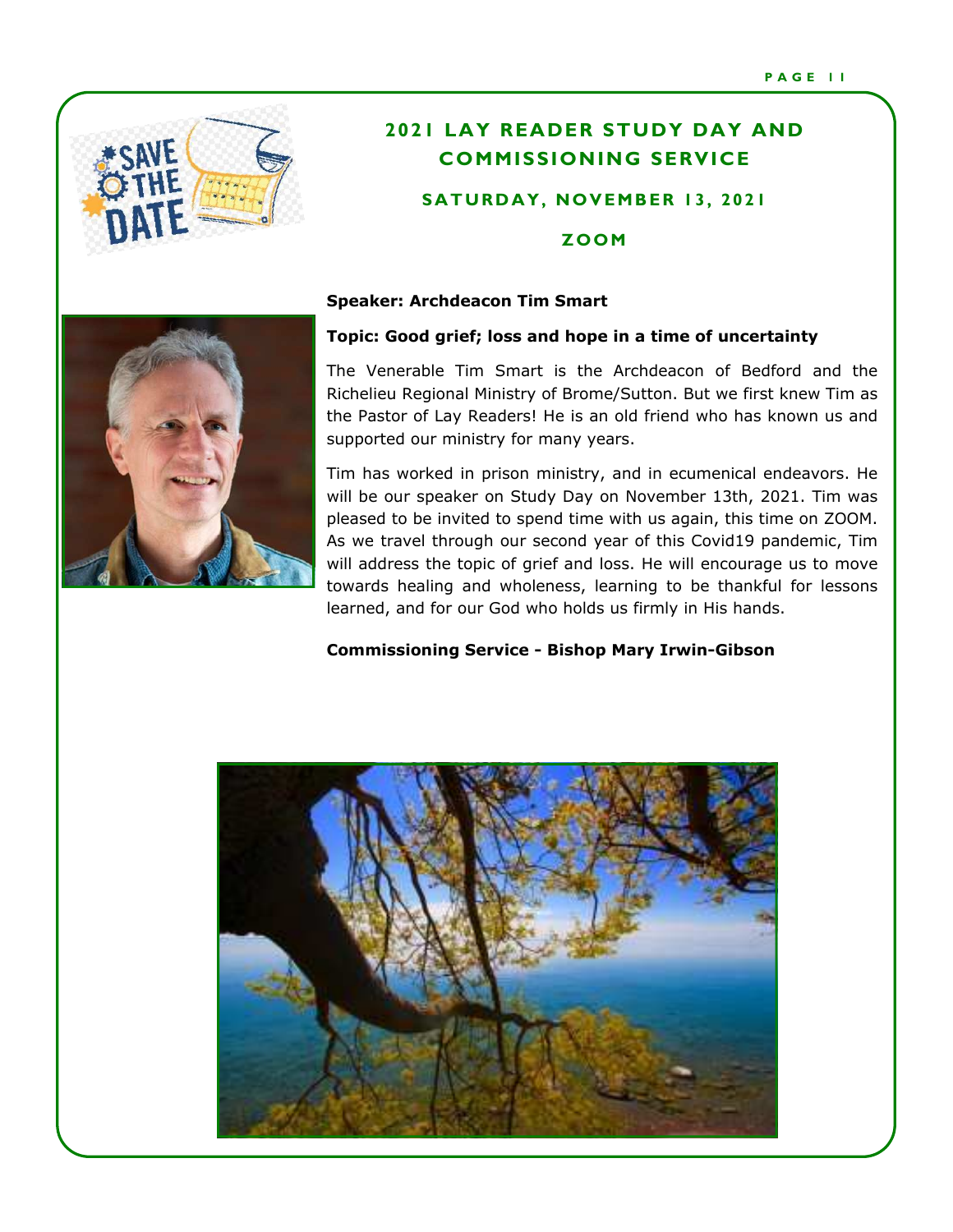# **PEC - Preaching Excellence Connection** Tuesday May 26, 2020 to Thursday May 28, 2020 A program of the Episcopal Preaching Foundation



Probably the best conference this year and I almost missed it. We received confirmation that we could participate in the last days before the registration closed. Finally there were 4 lay readers from Montreal and 1 theology student from Dio participating. I actually registered a day late.

This was a new conference for a new era from the foundation which normally does a similar conference somewhere in the USA on a campus each year. But I think we can expect to see this again next year.

Because the program was for everyone from coast to coast the days started early and finished late. Zoom organisation was superb.

Everyday was a mix of lectures, discussion groups and preaching groups.

Everyone was assigned a preaching group with 3 or 4 participants and a coordinator. This was the core of the program where each person was to read a recent sermon and then the coordinator and the other group members provided feedback. Feedback was given based on a structure provided by the coordinator.

# How would you evaluate a sermon?

My group was asked to answer 4 questions:

- 1: How would you sum up the sermon in a single sentence?
- 2: What illustrations, phrases or metaphors stick with you from this sermon?

3: How did the sermon connect the biblical message with our everyday lives? What's the take away?

4: Please comment on the presentation - gestures, pauses, inflections, tempo. How did the presentation enhance the message? What are the growth areas? Did the preacher embody the message?

In between sessions with our preaching groups we had presentations and common rooms (breakfast, lunch and dinner) and special interest group rooms. Common rooms were a great way to meet people all across the country, both leaders and participants.



On the first evening there was a pre-recorded town hall discussion with Bishop Currie followed by evening prayer with him preaching. He never disappoints.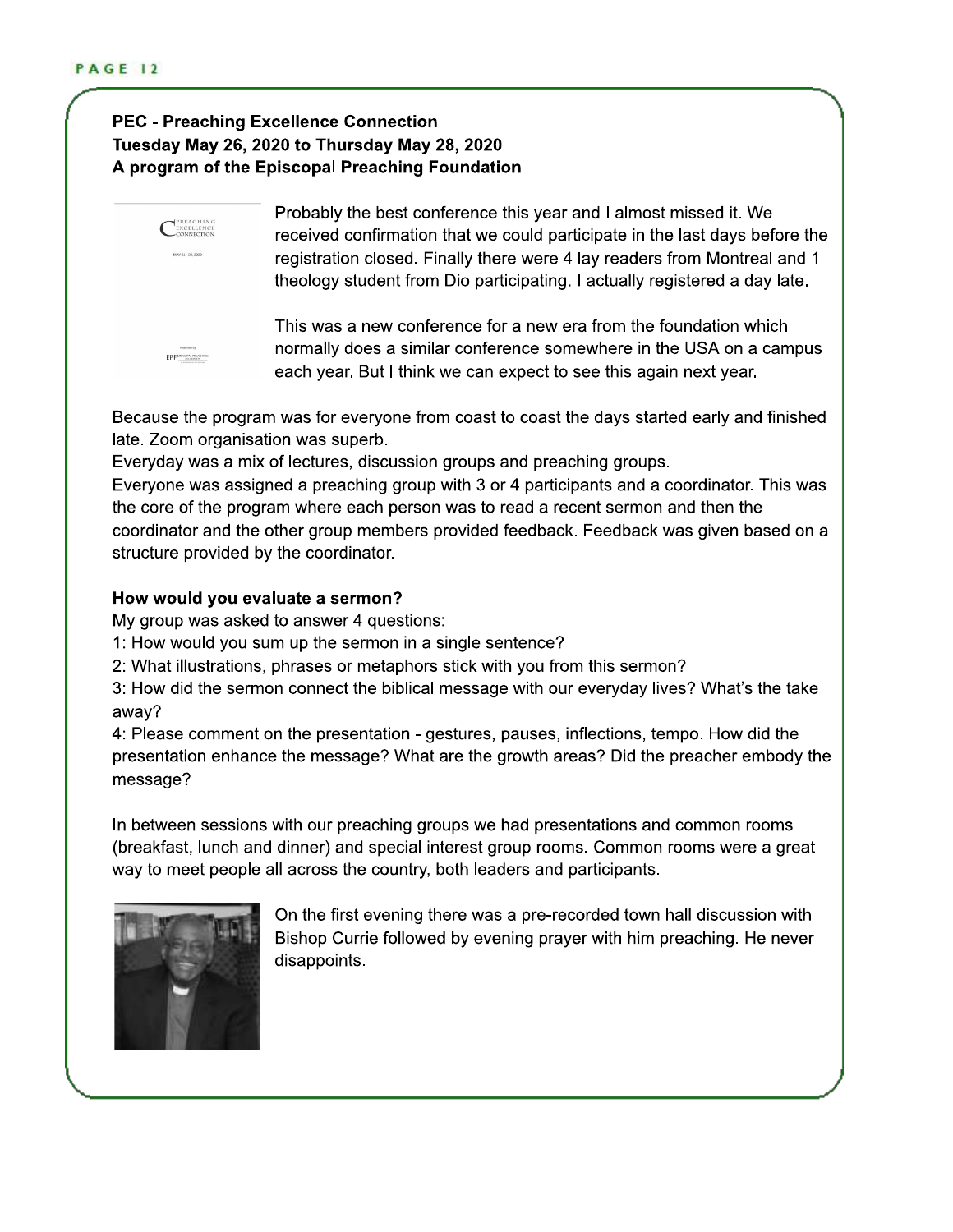

There were other great speakers but the outstanding speaker for me was Dr. Amy Jill Levine who spoke on: 'Understanding Jesus means understanding Judaism'. This was a reflection of her work editing the 'Jewish Annotated New Testament'. We all received a copy of this from the conference in advance so we could refer to it during her presentation. It has become a place I check every time I prepare a sermon.

Would I go back? Yes, but not every year. This is a program to refine your progress. We may even need a session like it in our program for Lay Readers. But it was fun to be with a lot of people studying for the priesthood and learning to preach. It was fun to have to critically analyse someone else's sermon and really have to listen. Which is not easy if your mind is like mine, always on the move.

# Mark Weatherley

(Other Lay Reader participants were Simon Hartropp, Yvonne Bayne, Marylin Wray. We were joined at the conference by a dio student Fred Chisolm, who at the time was studying from home in New Hampshire)